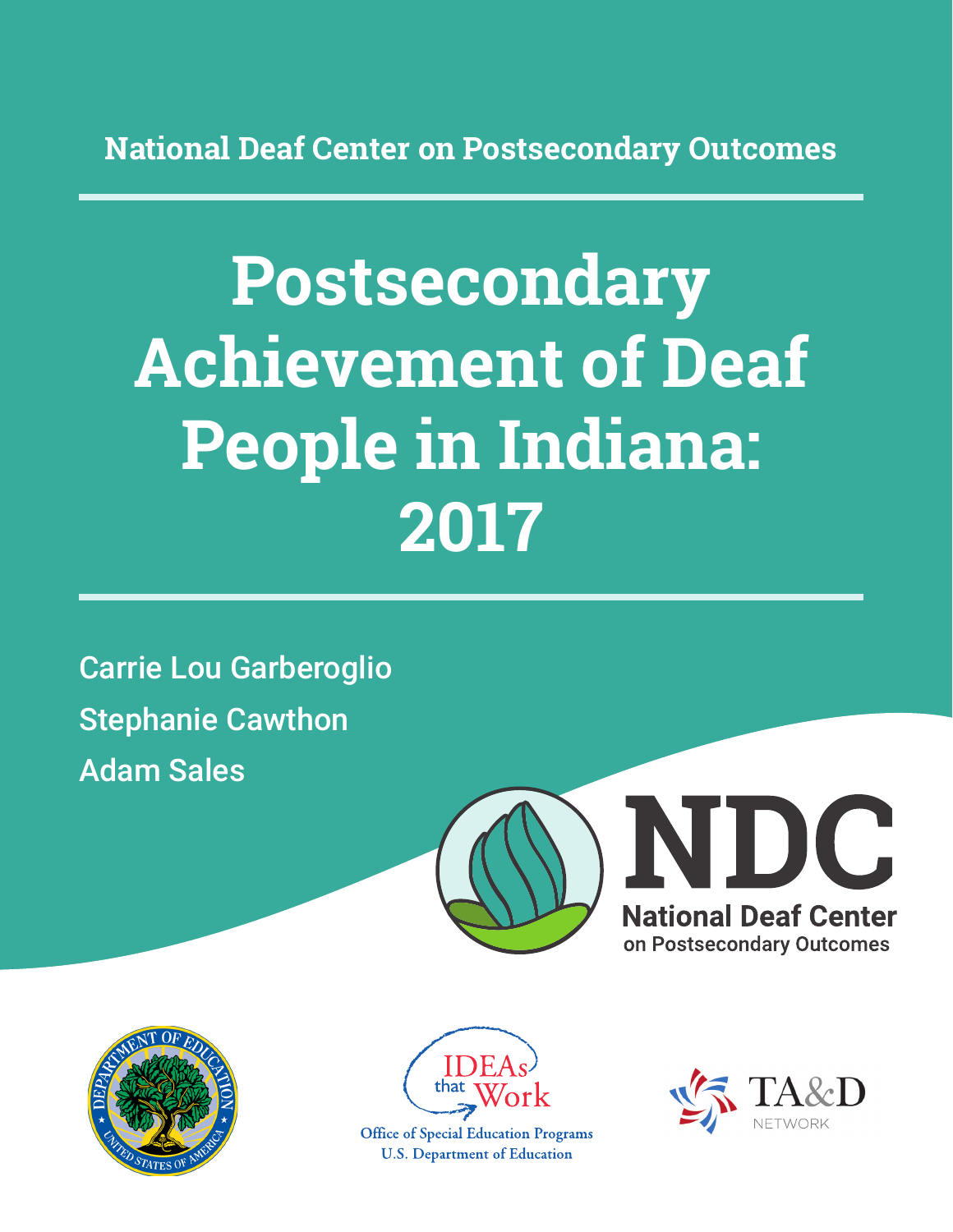This document was developed under a grant from the U.S. Department of Education, OSEP #HD326D160001. However, the contents do not necessarily represent the policy of the U.S. Department of Education, and you should not assume endorsement by the federal government.

2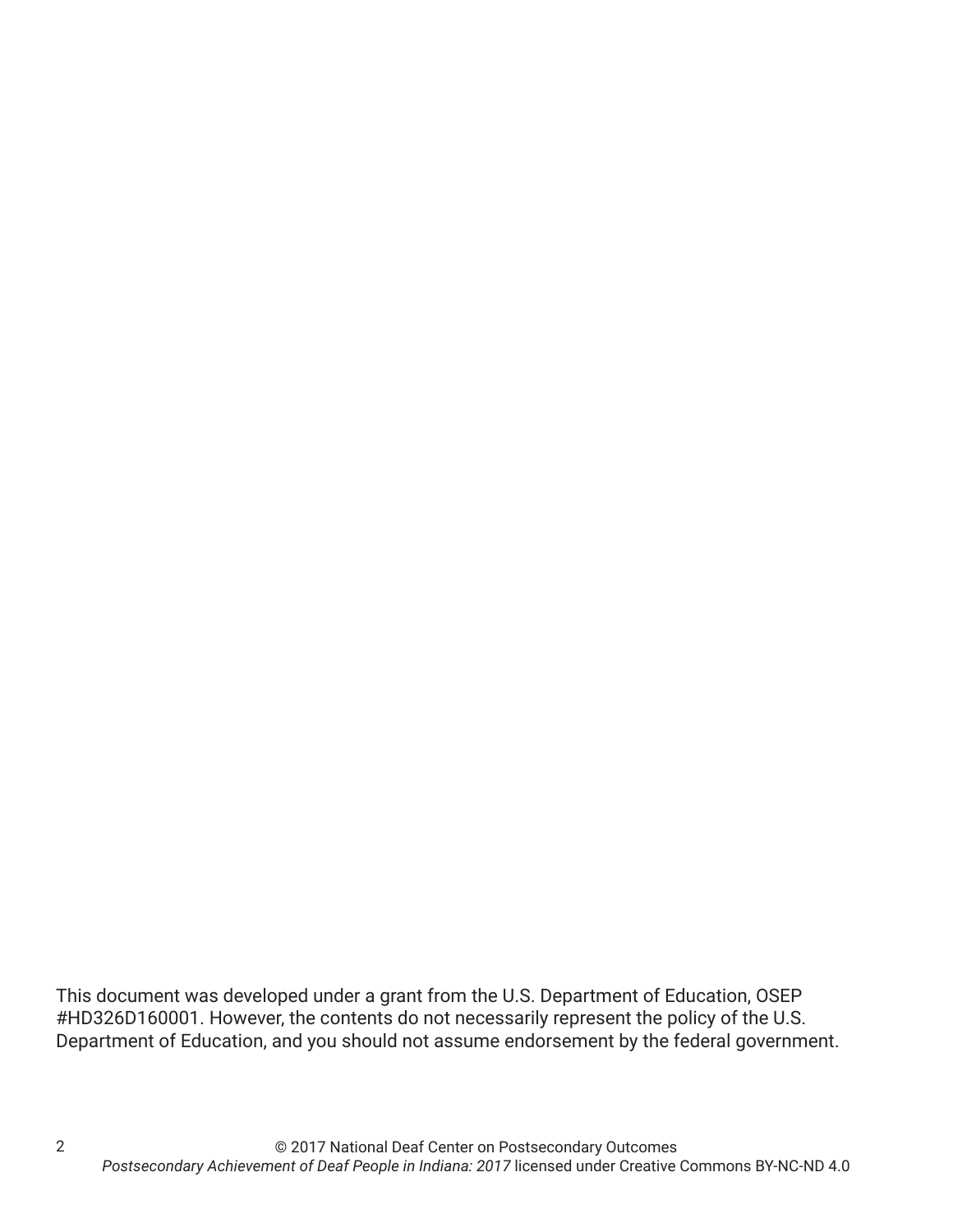Postsecondary experiences of deaf people vary widely across the nation. National reports about educational attainment and employment are available at nationaldeafcenter.org (Garberoglio, Cawthon, & Bond, 2016; Garberoglio, Cawthon, & Sales, 2017). This report provides current estimates of postsecondary achievement in Indiana. We used 5-year estimates of data from the American Community Survey (ACS), a national survey conducted by the U.S. Census Bureau, to generate the findings in this report. More information about this dataset and the analyses are shared in the Methods section at the end of this report.

# **EDUCATIONAL ATTAINMENT**

In the United States, deaf people attained lower levels of education than their hearing peers in 2015, according to national educational attainment data (Garberoglio et al., 2017). Educational attainment also varied across gender, race, and ethnicity.



In this report, we use the term *deaf* in an all-encompassing manner to include individuals who identify as Deaf, hard of hearing, hearing impaired, late deafened, and deafdisabled.

© 2017 National Deaf Center on Postsecondary Outcomes *Postsecondary Achievement of Deaf People in Indiana: 2017* licensed under Creative Commons BY-NC-ND 4.0

**In Indiana,**

**3%**

**of 25–64 year**

**olds are deaf.**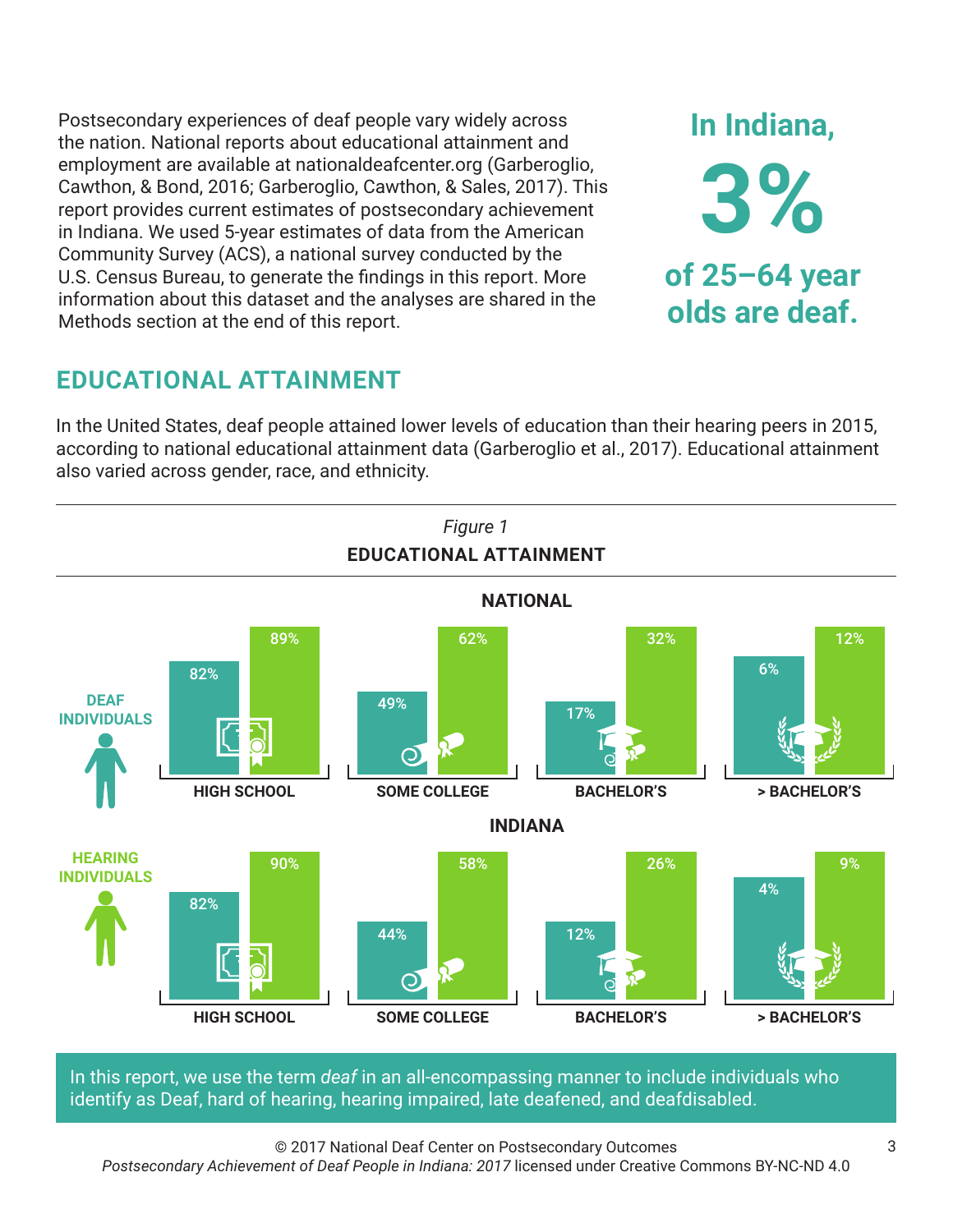## *Figure 2* **EDUCATIONAL ATTAINMENT IN INDIANA BY GENDER HIGH SCHOOL SOME COLLEGE BACHELOR'S > BACHELOR'S HEARING** FEMALE **DEAF** 82% 89% 81% 91% 43% 54% 46% 61% 12% 25% 14% 28% 4% 8% 5% 9%

4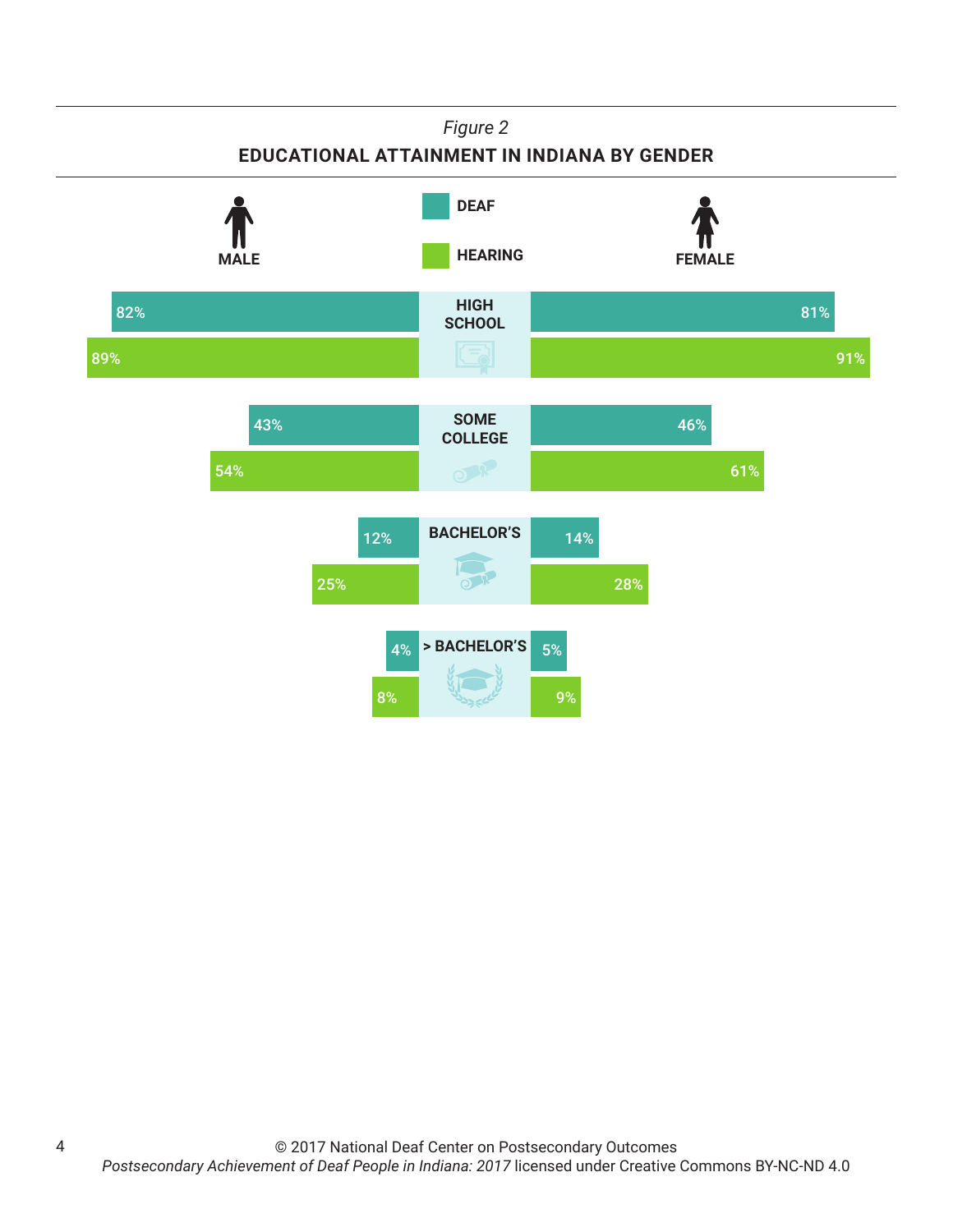### *Figure 3*

**EDUCATIONAL ATTAINMENT IN INDIANA BY RACE AND ETHNICITY**



A large percentage of deaf individuals have additional disabilities, and each combination of which results in unique strengths and challenges. Educational attainment rates vary by type of disability. Across the nation, deaf individuals with any type of additional disability reported lower educational attainment levels.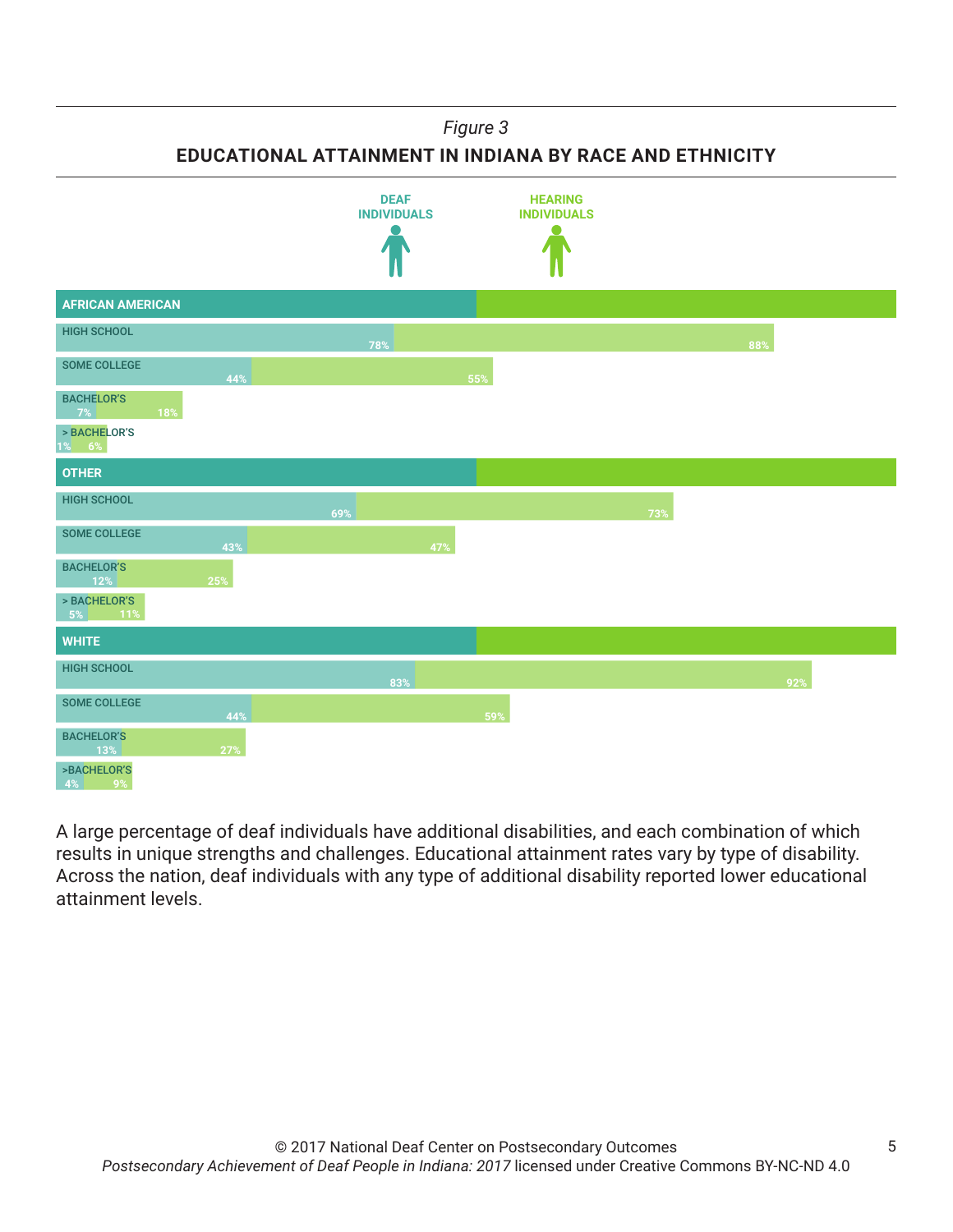## *Figure 4* **EDUCATIONAL ATTAINMENT BY DISABILITY**

|                                  | <b>HIGH</b><br><b>SCHOOL</b> | <b>SOME</b><br><b>COLLEGE</b> | <b>BACHELOR'S</b> | > BACHELOR'S |
|----------------------------------|------------------------------|-------------------------------|-------------------|--------------|
| DEAF + NO ADDITIONAL DISABILITY  | 87%                          | 49%                           | 16%               | 5%           |
| DEAF + ANY ADDITIONAL DISABILITY | 76%                          | 36%                           | 8%                | 3%           |
| <b>DEAFBLIND</b>                 | 73%                          | 31%                           | 8%                | 3%           |

## **EMPLOYMENT RATES**

National employment statistics show lower employment rates among deaf individuals. Almost half of deaf people are not in the labor force (Garberoglio, Cawthon, & Bond, 2016). Employment rates also vary by gender, race, and ethnicity.



© 2017 National Deaf Center on Postsecondary Outcomes

*Postsecondary Achievement of Deaf People in Indiana: 2017* licensed under Creative Commons BY-NC-ND 4.0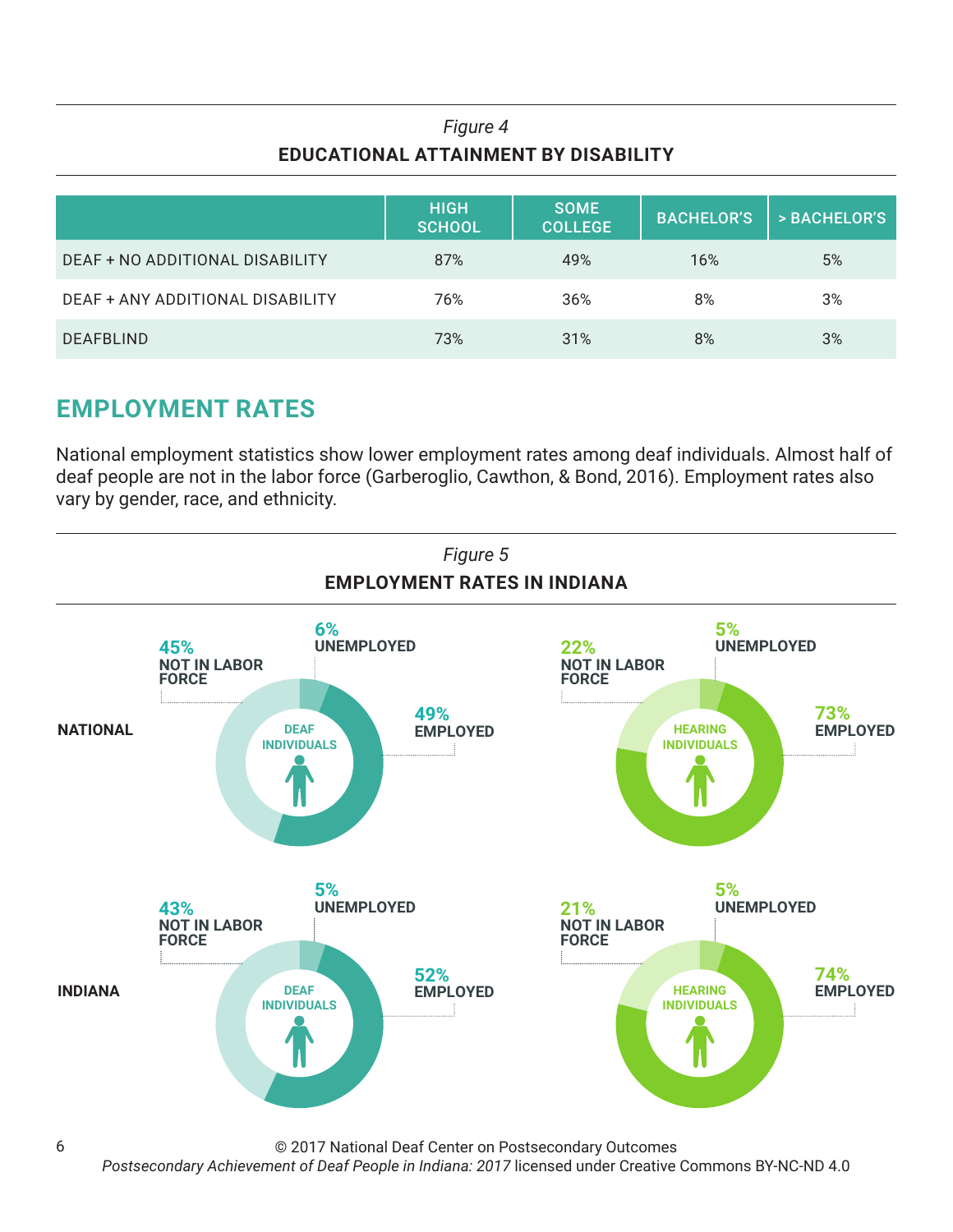

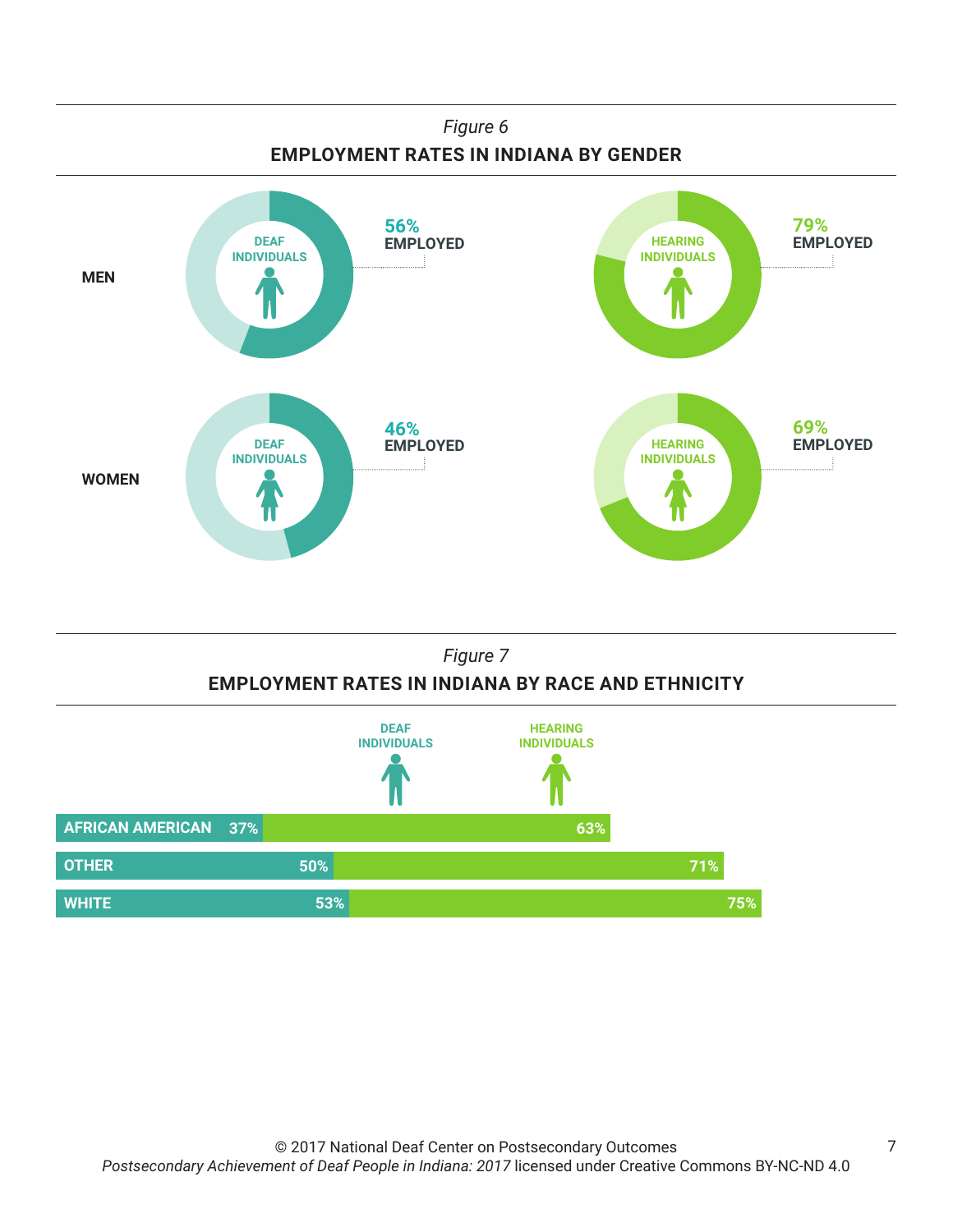## *Figure 8* **EMPLOYMENT RATES IN INDIANA BY DISABILITY**



# **SUPPLEMENTAL SECURITY INCOME**

Deaf individuals receive supplemental security income (SSI) benefits at different rates across the nation. 11.9% of deaf people ages 25–64 in the U.S. receive SSI benefits. In Indiana, 10.3% of deaf people receive SSI benefits.

# **EARNINGS**

National data show lower median earnings among deaf individuals who were employed full time. Earnings also vary across gender, race, ethnicity, and disability status.



© 2017 National Deaf Center on Postsecondary Outcomes

*Postsecondary Achievement of Deaf People in Indiana: 2017* licensed under Creative Commons BY-NC-ND 4.0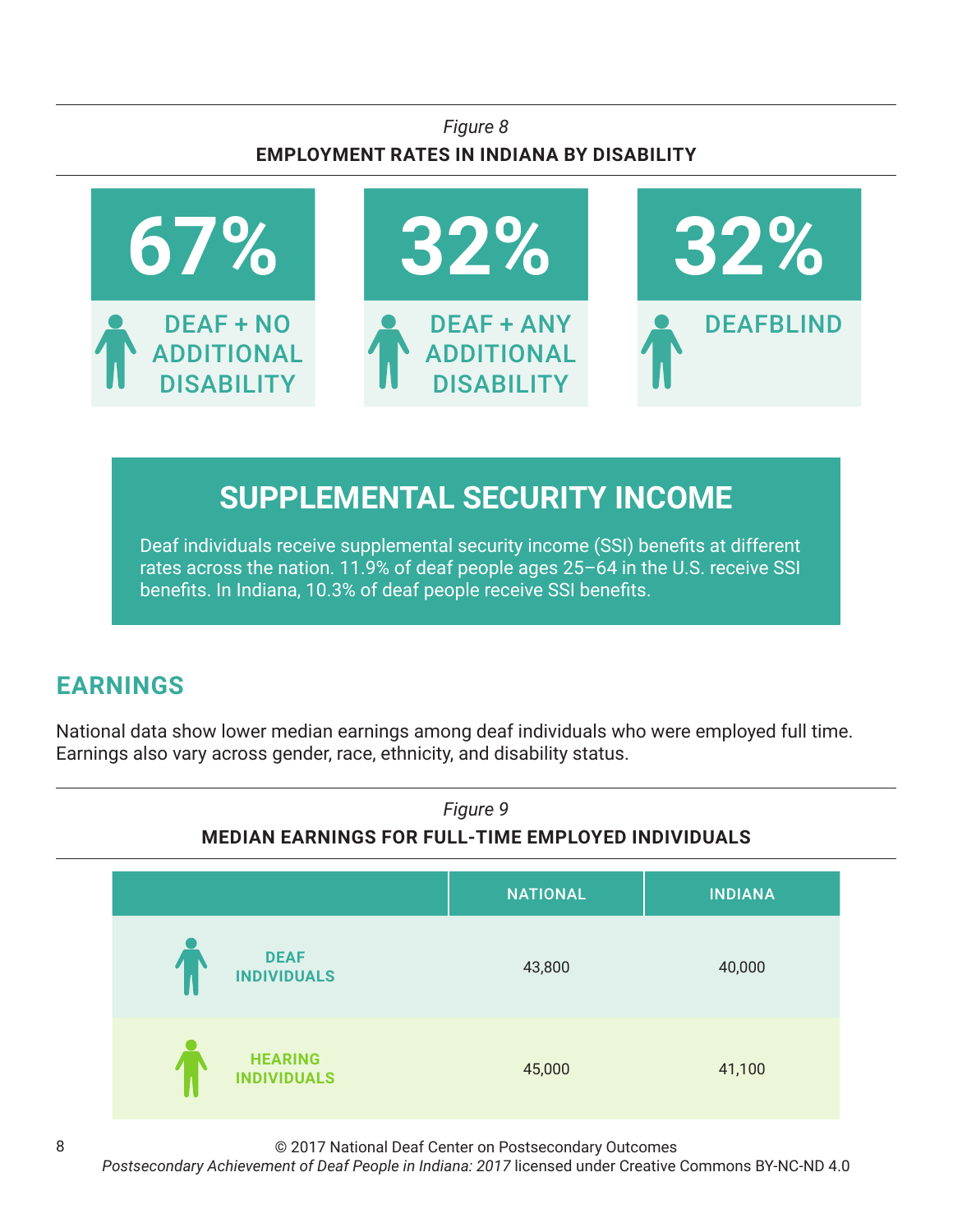*Figure 10*

**MEDIAN EARNINGS FOR FULL-TIME EMPLOYED INDIVIDUALS IN INDIANA BY GENDER**



*Figure 11*

**MEDIAN EARNINGS FOR FULL-TIME EMPLOYED INDIVIDUALS IN INDIANA BY RACE AND ETHNICITY**



*Figure 12*

**MEDIAN EARNINGS FOR FULL-TIME EMPLOYED INDIVIDUALS IN INDIANA BY DISABILITY**



© 2017 National Deaf Center on Postsecondary Outcomes *Postsecondary Achievement of Deaf People in Indiana: 2017* licensed under Creative Commons BY-NC-ND 4.0